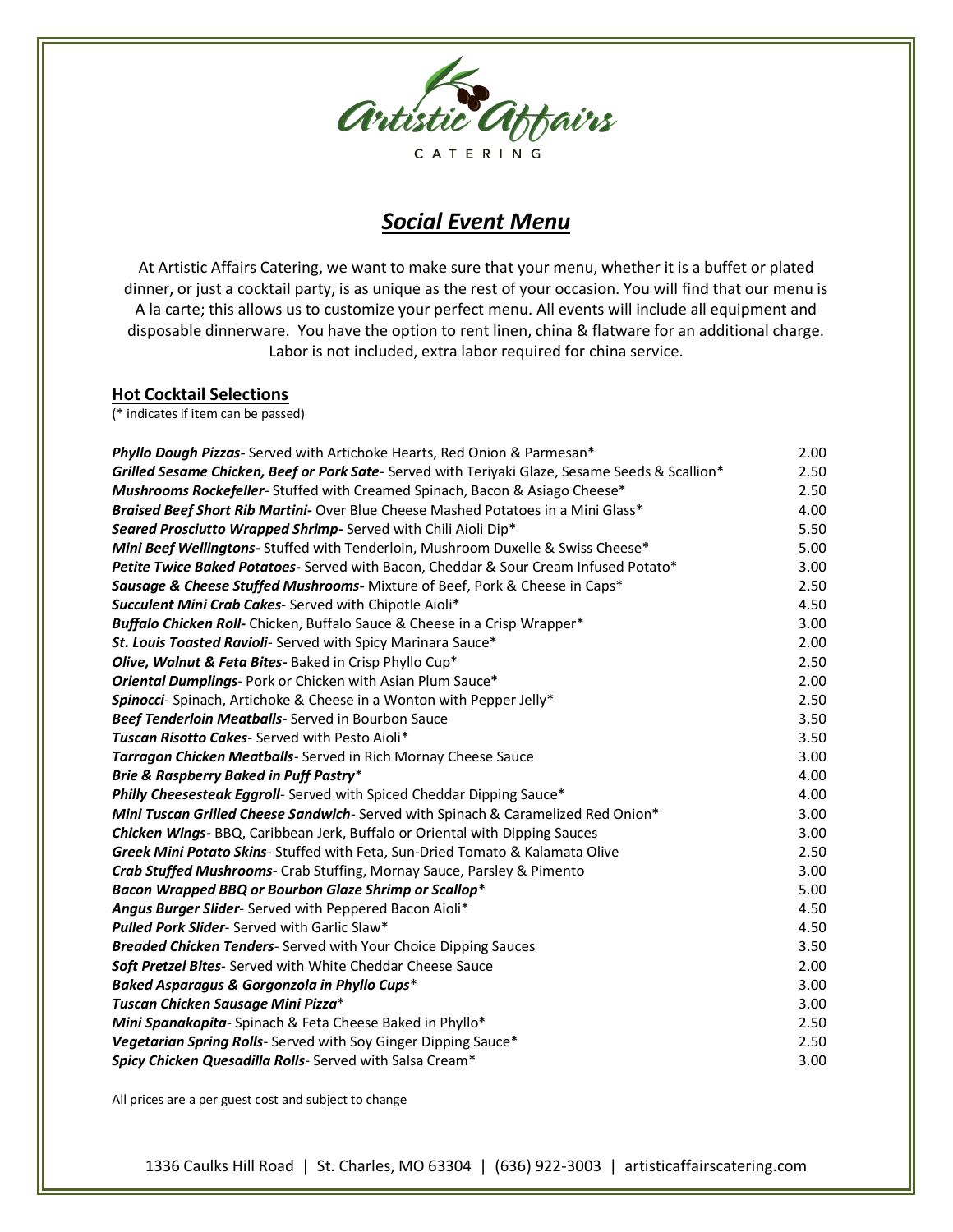

## **Cold Cocktail Selections**

(\* indicates if item can be passed)

| Lemon Cracked Pepper Chicken Salad-Served in Crisp Phyllo Cup <sup>*</sup>    | 3.00 |
|-------------------------------------------------------------------------------|------|
| <b>Watermelon Cube with Toasted Pistachios-</b> Drizzled with Balsamic Glaze* | 2.50 |
| <b>Jumbo Chilled Shrimp</b> - Served with Spicy Cocktail Sauce*               | 5.00 |
| Tomato Gazpacho Shooters* Add Grilled Shrimp +3                               | 3.50 |
| <b>Assorted Pinwheel Sandwiches*</b>                                          | 3.00 |
| Gorgonzola, Sour Apple & Honey on Baguette Toast*                             | 2.50 |
| Antipasto Skewers-Artichokes, Salami, Provel Cheese, Olive & Tomato*          | 3.50 |
| <b>Caramelized Bacon*</b>                                                     | 2.50 |
| Roasted Turkey on Herb Rolls- Served with Roasted Pepper-Chive Aioli*         | 3.00 |
| Beef Tenderloin & Mozzarella Crostini- Served with Cheese & Tomato Compote*   | 5.00 |
| Garden Santa Fe Salsa in Tortilla Cups*                                       | 2.50 |
| <b>Fresh Fruit Kabobs</b> - Served with Dipping Sauce                         | 3.00 |
| Mini Italian Muffaletta Sandwich on Focaccia*                                 | 3.00 |
| Shrimp Bruschetta*                                                            | 4.50 |
| Seared Tuna Bites- Served with Soy Dip & Wasabi Cream*                        | 4.50 |
| <b>California Rolls-</b> Served with Wasabi, Pickled Ginger & Soy Sauce       | 2.50 |
| Herb & Lime Crusted Grilled Shrimp-Served with Chili Aioli                    | 5.50 |
| Roast Beef Slider- Served with Roma Tomato & Herb Goat Cheese                 | 4.00 |

### **Displays and Dips**

25 guest minimum on all displays

| <b>Domestic Cheese Display-</b> Served with Assorted Crackers & Flatbreads                             | 2.50 |
|--------------------------------------------------------------------------------------------------------|------|
| Fresh Vegetable Crudités-Served with Assorted Dipping Sauces                                           | 2.50 |
| <b>Exotic Fresh Fruit-</b> Served with Yogurt Dip                                                      | 2.50 |
| <b>Artisan Cheese &amp; Exotic Fruit-</b> Served with Assorted Gourmet Crackers                        | 4.00 |
| <b>Fresh Smoked Salmon-</b> Served with Red Onion, Capers, Egg, Dill Cheese, Lemon & Baby Rye          | 5.00 |
| <b>Marinated &amp; Grilled Garden Vegetable Display</b>                                                | 5.00 |
| Antipasto- Elaborate Selection of Italian Meats, Cheese & Marinated Vegetables                         | 4.00 |
| <b>Grilled Tenderloin</b> - Served with Appropriate Sauces, Capers, Red Onion & Assorted Artisan Rolls | 6.50 |
| <b>Trio of Hummus</b> -Tomato-Basil, Roasted Garlic & Tuscan Spice with Pita Triangles & Crostini      | 3.50 |
| Savory Spinach & Artichoke Dip-Served with Assorted Flatbreads, Crostini & Chips                       | 3.00 |
| Layered Mexican Dip-Served with Tri Colored Tortilla Chips                                             | 3.00 |
| <b>Warm Bacon &amp; Crab Dip-</b> Served with Crostini & Pita Chips                                    | 3.50 |
| Key West Smoked Fish Dip-Served with Capers, Crudités, & Butter Crackers                               | 4.50 |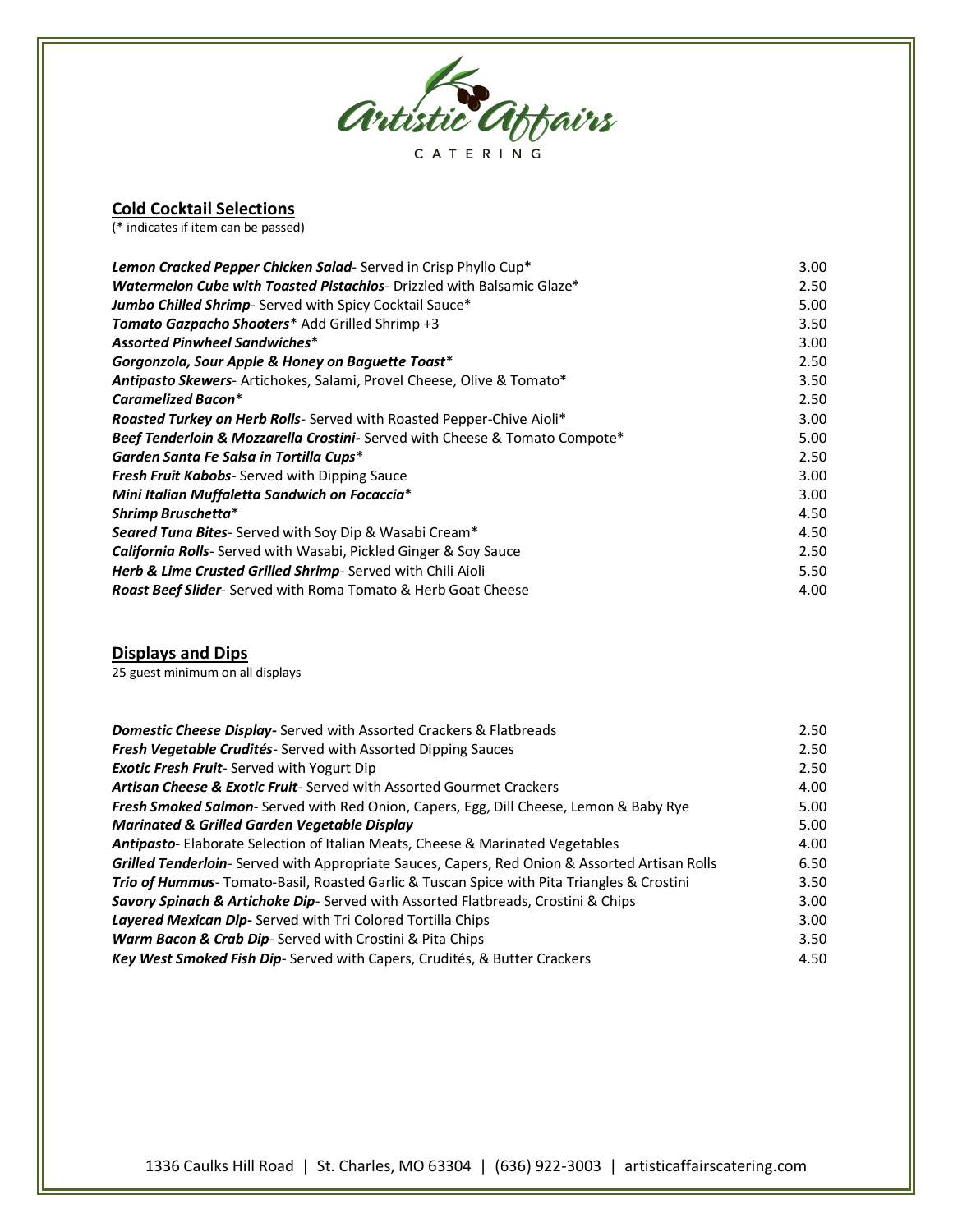

#### **Leaf Salads and Dressings**

All salads are 3.95 per guest with entree

*Classic Caesar Salad-* Romaine, asiago, black olive, grape tomato & croutons with a creamy Caesar dressing *Spinach/Strawberry Salad*- Spinach, red onion, candied pecans, strawberries and poppy seed dressing *Harvest Salad-* Mixed greens, dried cranberries & apricots, walnuts, eggs, carrot, gorgonzola, red onion & raspberry vinaigrette

*Classic Italian-* Fresh greens, roasted red peppers, pepperoncini, red onion, artichoke hearts, asiago, sweet Italian dressing and croutons

*Spring Mix Salad*- Fresh field greens, golden raisins, pine nuts, red onion, mandarin orange, goat cheese, carrots and balsamic vinaigrette

*Garden Salad*- Blended greens, tomato, cucumber, pepperoncini, black olive, red onion, blended cheese, garden ranch dressing and croutons

*Greek Salad*- Fresh greens, kalamata olive, sun-dried tomato, red onion, feta, Greek dressing & croutons *Cider/Pear Salad-* Mixed greens, candied pecans, goat cheese, grape tomatoes, red onion, carrot, sliced pears and cider-Dijon vinaigrette

*Washington Salad*- Mixed greens, sour apples, toasted almonds, red onions, grape tomatoes, white cheddar, carrots, Sherry-peppercorn vinaigrette & croutons

*Tomato & Mozzarella Salad*- Slices of ripe tomatoes, fresh mozzarella, crisp prosciutto, pesto and balsamic drizzle over mixed greens

*Classic Waldorf*- Toasted Walnuts, Celery, Grapes, Golden Raisins, Pomegranate Seeds & Sweet Red Apple on Boston Lettuce with a Mayonnaise Base Dressing

#### **Entrée Selections**

All entrées include 2 side selections & savory breads with butter

#### **Chicken**

| Walnut Crusted Chicken- Walnut breading served in red wine demi glaze                                   | 13.00 |
|---------------------------------------------------------------------------------------------------------|-------|
| Chicken Bianco-Sautéed with mushrooms, provel cheese, white wine sauce & fresh parsley                  | 12.00 |
| <b>Chicken Roulade</b> -Stuffed with prosciutto, spinach & sun-dried tomatoes in Marsala wine sauce     | 14.00 |
| <b>Chicken Asiago-</b> Italian breaded chicken breast in zesty marinara sauce topped with asiago cheese | 13.00 |
| Tuscan Chicken-Fontina cheese, spinach, sun dried tomatoes & artichokes in champagne sauce              | 13.00 |
| Caribbean Glazed Chicken-Honey glazed grilled chicken breast with cantaloupe relish                     | 13.00 |
| <b>Chicken Marsala-</b> Served with provel cheese, tri color peppers, onions, mushroom,                 | 14.00 |
| tomatoes & wine sauce                                                                                   |       |
| <b>Boursin Chicken-</b> Stuffed with garlic herb boursin cheese and enhanced by sauce supreme           | 16.00 |
| <b>Chili-lime Chicken-</b> Grilled and topped with roasted corn-black bean relish                       | 13.00 |

#### **Beef**

| Pepper Crusted Beef Tenderloin-Served carved or Medallions with assorted sauces             | 22.00 |
|---------------------------------------------------------------------------------------------|-------|
| Filet with Crab- Grilled filet topped with crab meat & marchands de vin sauce               | 26.00 |
| <b>Prime Rib of Beef-</b> Served with rich au jus demi sauce & horseradish cream            | 17.00 |
| Filet Modeiga-Grilled filet topped with breadcrumbs, capers, mushrooms & lemon butter sauce | 25.00 |
| Veal Saltimbocca-Tender veal, sage, prosciutto & fontina cheese in white wine sauce         | 25.00 |
| Grilled Strip Steaks- Served with horseradish cream                                         | 19.00 |
| <b>Charred Flank Steak-</b> Glazed with whiskey peppercorn sauce                            | 14.00 |
| <b>Petite Shoulder Tenders</b> -Served with pomegranate chipotle sauce & caramelized onions | 14.00 |
| <b>Seared Veal Scaloppini-</b> Served with mushrooms & cream sherry sauce                   | 24.00 |

1336 Caulks Hill Road | St. Charles, MO 63304 | (636) 922-3003 | artisticaffairscatering.com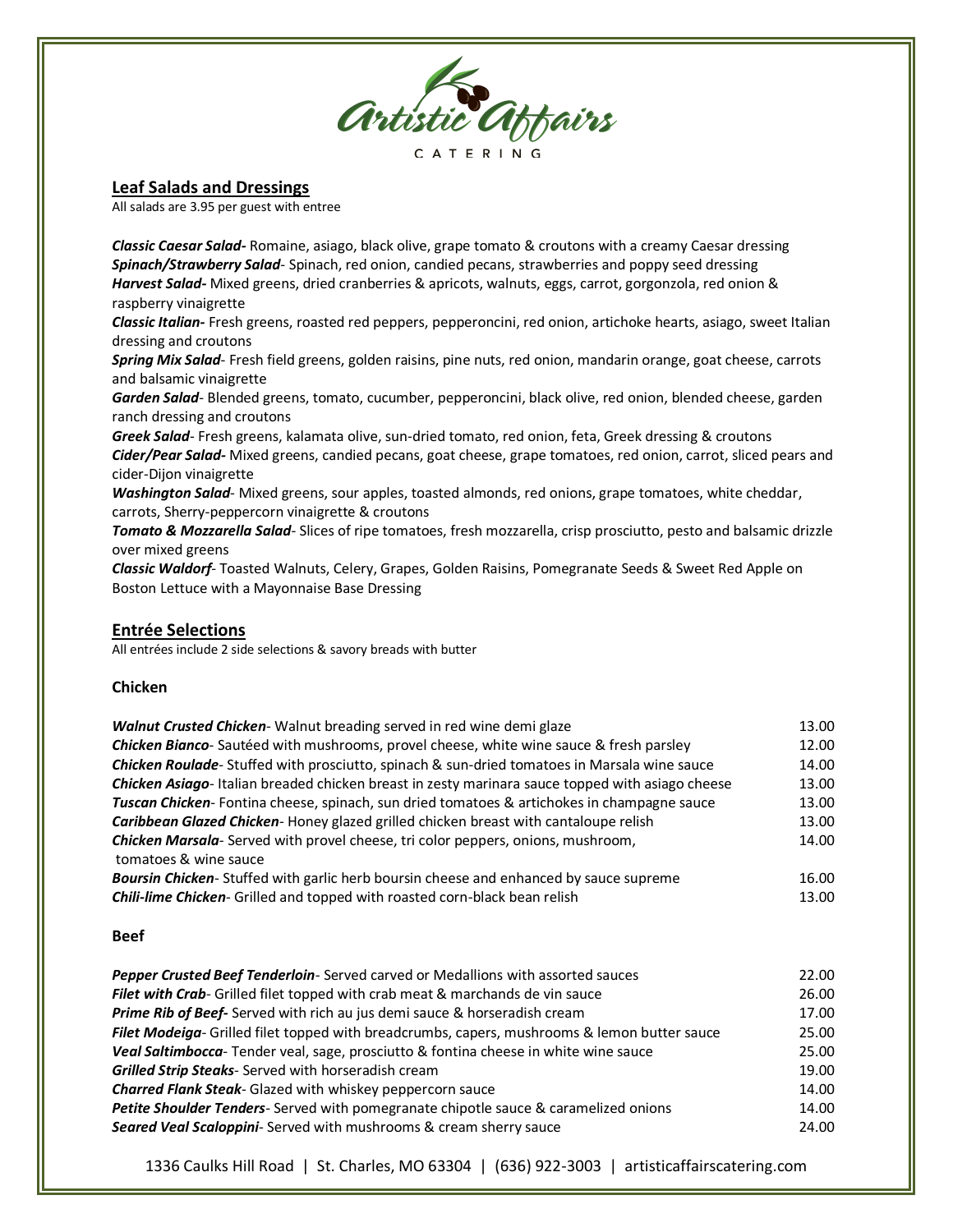

#### **Pork**

| Pork Tenderloin Noisettes- Bacon wrapped tenderloin in a bourbon pecan sauce         | 17.00 |
|--------------------------------------------------------------------------------------|-------|
| <b>Pork Normandy-Roasted in apple-cream sauce &amp; mushrooms</b>                    | 14.00 |
| <b>Pork Scalloppini-</b> Sautéed in a creamy white wine lemon sauce with capers      | 16.00 |
| <b>Roasted Pork Loin-</b> Served with bourbon-glazed roasted apples & dried cherries | 15.00 |
| Pepper Crusted Pork Loin-Served with red wine demi sauce or red onion marmalade      | 14.00 |
| <b>Grilled Pork Chop-</b> Glazed with maple apple brandy butter                      | 14.00 |

#### **Seafood**

| 21.00 |
|-------|
| 14.00 |
| 15.00 |
| 16.00 |
| 21.00 |
| 18.00 |
| 14.00 |
| 31.00 |
|       |

#### **Pasta & Vegetarian**

| Smoked Shrimp Penne Pasta-Smoked shrimp, peas & mushrooms in creamy sauce                  | 16.00 |
|--------------------------------------------------------------------------------------------|-------|
| <b>Baked Ziti-</b> Rich tomato sauce with spicy salsiccia & provolone cheese               | 11.00 |
| <b>Chicken &amp; Portabella Ravioli-</b> Creamy red sauce with fresh basil & asiago        | 15.00 |
| <b>Pasta Pomodoro-</b> Ziti with fresh tomato, mushrooms, basil & garlic butter sauce      | 11.00 |
| Pasta Primavera- Wheat penne with pan seared vegetables, garlic, olive oil & asiago cheese | 13.00 |
| <b>Cannelloni-</b> Meat, Seafood, or chicken baked with white & red sauce                  | 14.00 |
| <b>Cheese Tortellini</b> - Mushrooms, sun-dried tomato, pesto sauce & toasted pine nuts    | 14.00 |

### **Carving Station Options**

Pepper Crusted Grilled Tenderloin of Beef Apple Wood Smoked Maple Glazed Turkey Breast Apple Wood Smoked Herb Crusted Pork Loin BBQ Basted Smoked Brisket of Beef Honey Glazed Pit Ham Mesquite Smoked Tri-Tip of Beef

All Meats Served with Savory Breads, Rolls & your choice of Specialty Sauces to Include: Béarnaise Sauce, Red Onion Marmalade, Horseradish Cream, Classic Sweet & Spicy BBQ Sauce, Chipotle Aioli, Honey Mustard BBQ Sauce, Cranberry Chutney, Dijon Mustard Sauce & Balsamic Mayonnaise Prices range from 4.50-11.50 per guest